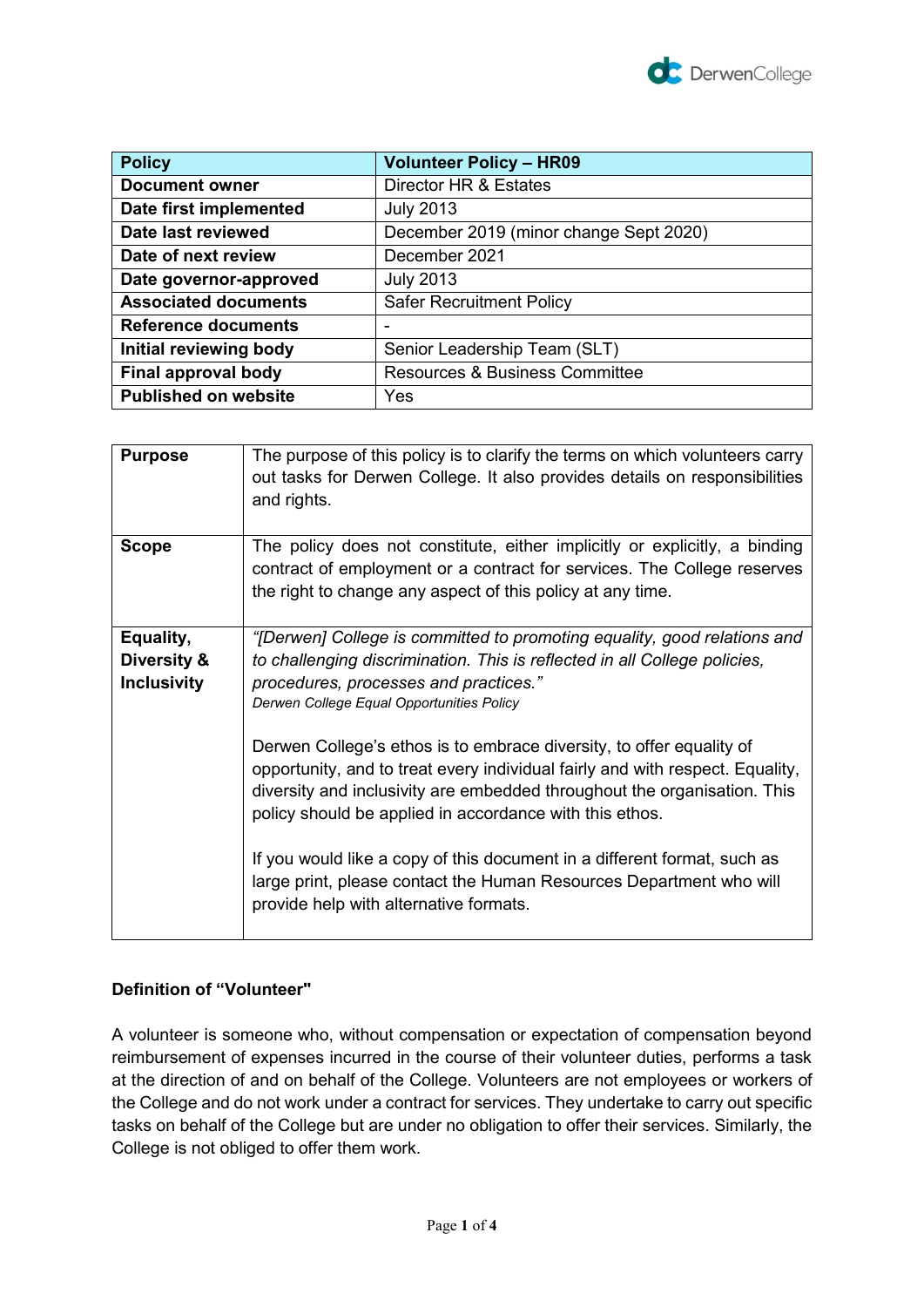

While volunteers have no employment rights such as paid sickness and holidays, they are covered by the College's rules on health and safety and equal opportunities and should ensure that they are aware of and follow these policies.

### **Recruitment**

Volunteers are recruited from the local community, through general publicity and by word of mouth. They must be 18 years and over due to the College's insurance requirements but younger candidates may be accepted depending on the circumstances and only with agreement from the Senior Leadership Team.

When a potential volunteer contacts Derwen College, HR will discuss the request with the appropriate manager. If the team can support a placement, the potential volunteer is invited in for an interview with the manager to establish the mutual suitability of the placement. Once a placement is agreed, the volunteer will need to provide details of two referees (character references are acceptable) and to undertake an Enhanced DBS Check. Volunteers who do not agree to the background check will be refused the assignment. Once satisfactory references and DBS checks are received, the volunteer can attend for an induction.

DBS checks are repeated every three years.

#### **Users and Relatives as Volunteers**

Clients of the College may be accepted as volunteers, where such service does not constitute an obstruction to, or conflict with, service provision to the users or to others. Relatives of clients may also serve as volunteers, but will not be asked to carry out any work that impinges upon their relationship.

### **Service Remit**

The College accepts the service of all volunteers with the understanding that such service is at its sole discretion. Volunteers agree that the College may at any time, for whatever reason, decide to terminate their relationship.

If a volunteer wishes to end their relationship with the College they should inform the relevant line manager as soon as possible.

Volunteers are not authorised to act as representatives of the College unless this is explicitly stated.

Any volunteer, who has a conflict of interest with any activity or programme of the College, whether personal, philosophical, or financial, must declare this to his or her line manager.

### **Confidentiality and GDPR**

The College is compliant with GDPR. Volunteers are responsible for maintaining the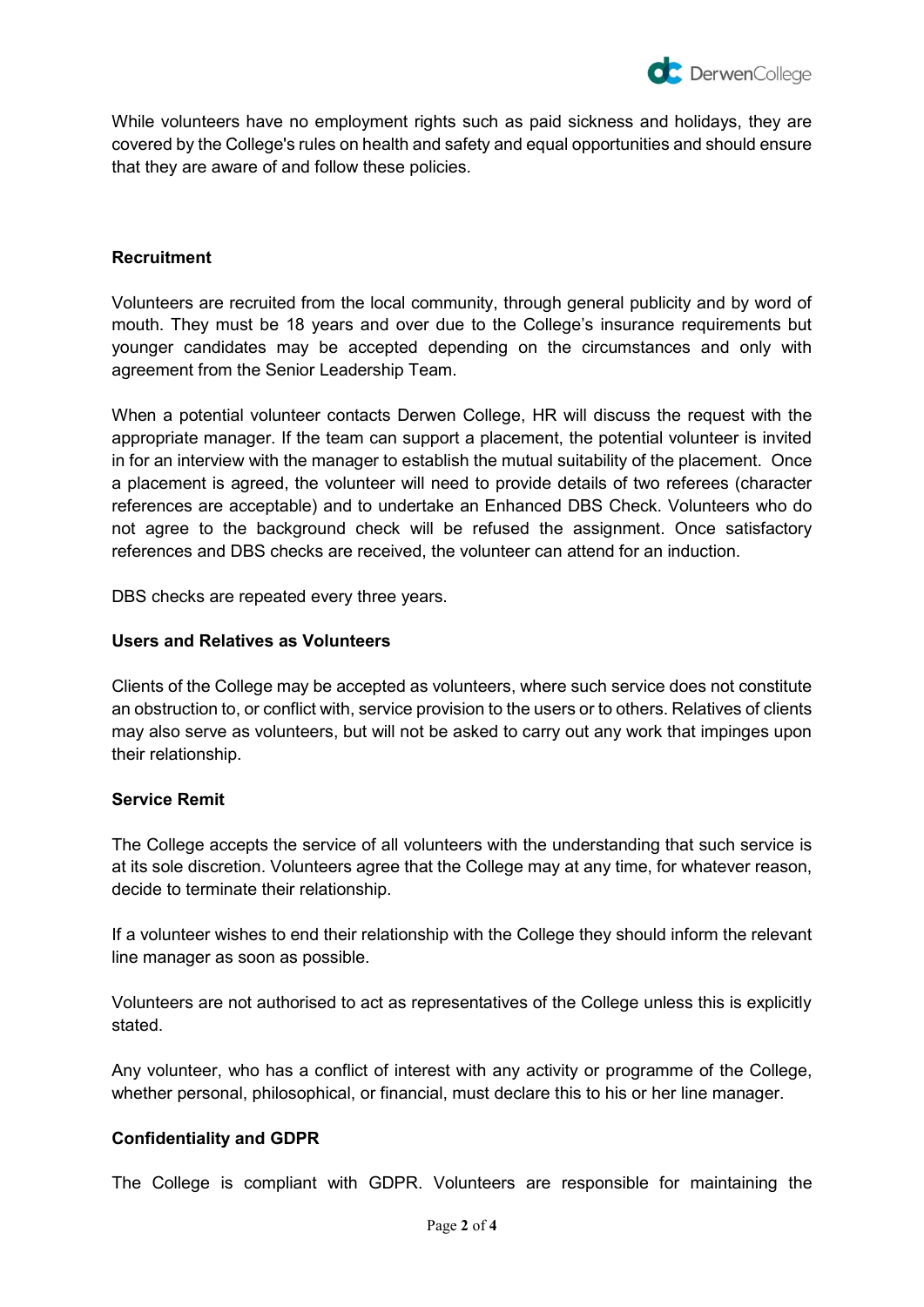

confidentiality of all proprietary or privileged information to which they are exposed while serving as a volunteer, whether this information involves a member of staff, volunteer, service users or other person, or involves the overall business of the College. Volunteers are bound by the same requirements for confidentiality as paid staff.

Failure to maintain confidentiality will be treated seriously and volunteers must sign the confidentiality agreement during their induction.

## **Dress Code**

As representatives of the College, volunteers, like staff, are responsible for presenting a good image to clients and to the community and must dress appropriately for the conditions and performance of their duties. If required by the nature of the role, protective personal equipment will be issued via the line manager.

## **Health & Safety**

General health and safety issues are addressed in the initial interview. Volunteers may attend the Health & Safety training provided by Derwen College:

- Volunteers must be able to meet the demands of the work without risk to their physical and mental wellbeing
- A risk assessment will be provided which will relate to specific tasks or locations relevant to the volunteer
- Volunteers will know how to report an accident or incident they may have been involved in

### **Management, Support and Training**

Volunteers are co-ordinated by HR and work under the supervision and guidance of a line manager. The line manager will explain the level of supervision, training and expectations required, including professional conduct.

Volunteers should be included in and have access to all appropriate information, memos, materials and meetings relevant to the work assignments. Lines of communication should operate in both directions, and should exist formally and informally.

### **Ending the Agreement**

The College may find it necessary to end this agreement if the volunteer commits any of the following:

- a. gross misconduct or insubordination
- b. being under the influence of alcohol or drugs
- c. theft of property or misuse of the College's equipment or materials
- d. abuse or mistreatment of clients or co-workers
- e. failure to abide by its policies and procedures